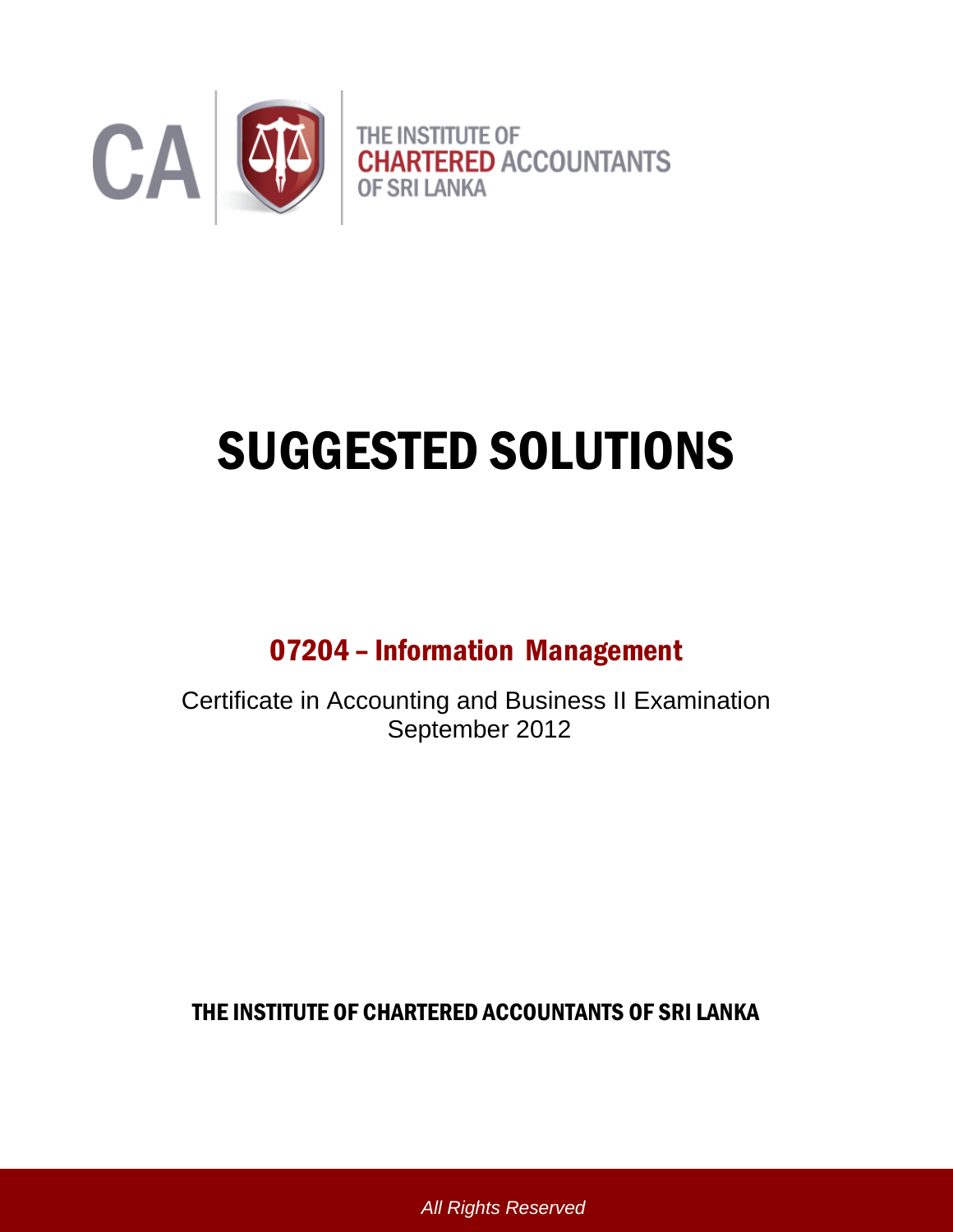## **PART A**

# **Answer No. 01**

a) The best way to understand the current situation is to carry out a SWOT analysis. Identify the Strengths, Weaknesses, Opportunities and Threats this company is facing in order to develop business strategies.

| Strengths                                                                                                                                                                                                                                                                                                                                                                                                                             | Weaknesses                                                                                                                                                                                                                |
|---------------------------------------------------------------------------------------------------------------------------------------------------------------------------------------------------------------------------------------------------------------------------------------------------------------------------------------------------------------------------------------------------------------------------------------|---------------------------------------------------------------------------------------------------------------------------------------------------------------------------------------------------------------------------|
| 1. Well experienced and well known<br>company<br>15 years in the music instrument<br>2.<br>selling industry<br>Branches in several areas in Sri<br>3.<br>Lanka<br>A variety of products sold<br>4.<br>5. Known to be a seller of good quality<br>musical instruments<br>Has established local and foreign<br>6.<br>suppliers<br>experienced<br>Well<br>sales<br>7.<br>and<br>administrative staff<br>Financially stable company<br>8. | Has stand alone systems<br>1.<br>Old application software<br>2.<br>3.<br>Obsolete or No Accounting system and<br>inventory control systems<br>Staff lacking in IT skills<br>4.<br>5.<br>Staff lacking in marketing skills |
| Opportunities                                                                                                                                                                                                                                                                                                                                                                                                                         | <b>Threats</b>                                                                                                                                                                                                            |
| Expand in to Southern and Northern<br>1.<br>areas of SL<br>$\overline{2}$ .<br>Introduction<br>of<br>modern<br>new<br>Information system to handle branch-<br>wide network<br>3. Commencing eBusiness activities<br>New Marketing techniques to be<br>4.<br>used<br>5.<br>Music Market is expanding                                                                                                                                   | Music<br>1. Heavy<br>competition<br>in<br>the<br>Instrument industry<br>Some other music instrument sellers<br>2.<br>have gone online and using eBusiness<br>Music instrument importers coming in to<br>3.<br>the market  |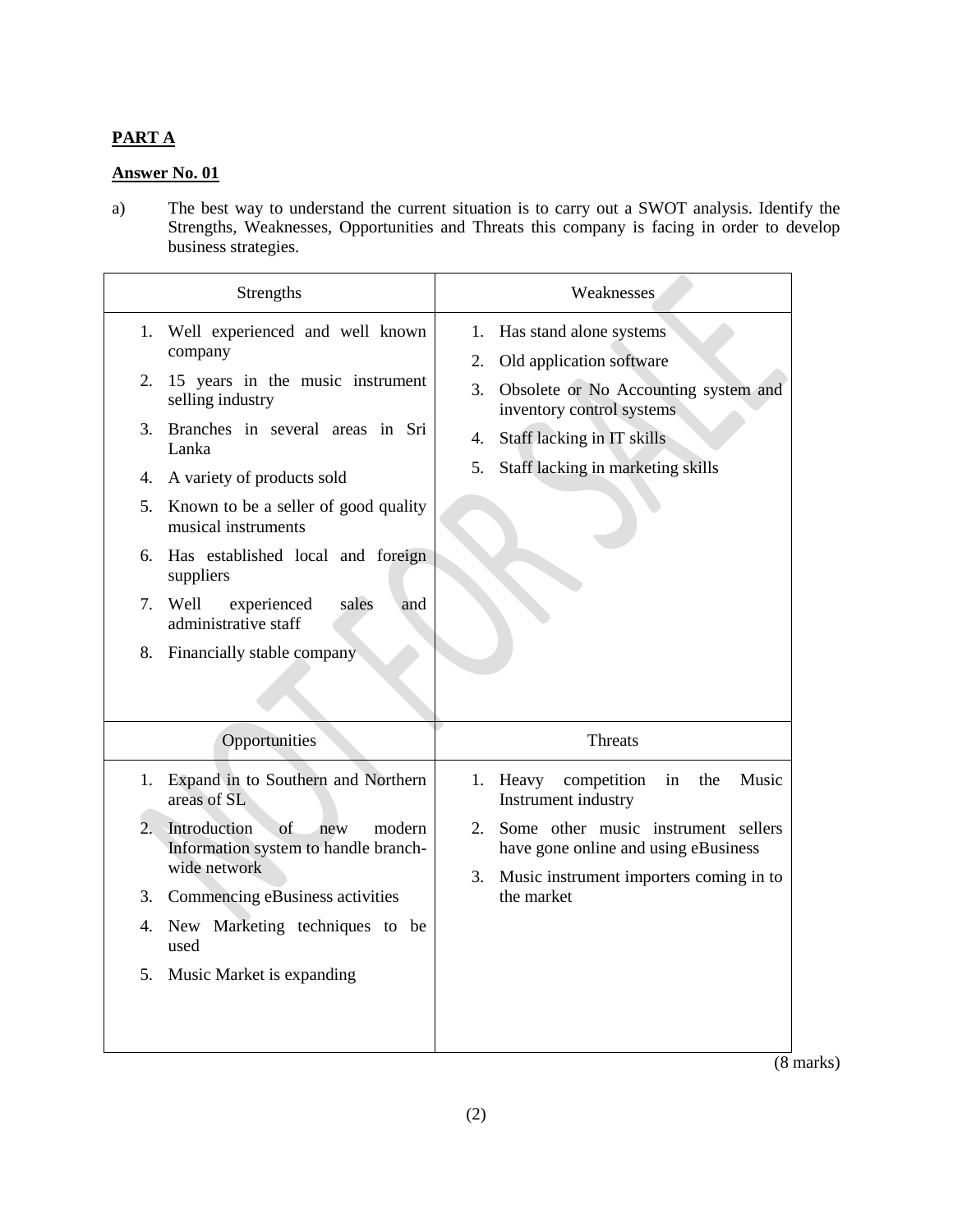b) After the SWOT analysis, the company has to see the feasibility of introducing an information system for this organisation. Briefly describe four (4) aspects of determining whether it is feasible to go ahead with an automated system.

#### i **Operational Feasibility**

Operational feasibility is a measure of how well a proposed system solves the problems, and takes advantage of the opportunities identified during scope definition and how it satisfies the requirements identified in the requirements analysis phase of system development.

#### ii **Economic Feasibility**

Economic analysis is the most frequently used method for evaluating the effectiveness of a new system. More commonly known as [cost/benefit analysis,](http://en.wikipedia.org/wiki/Cost-benefit_analysis) the procedure is to determine the benefits and savings that are expected from a candidate system and compare them with costs. If benefits outweigh costs, then the decision is made to design and implement the system.

#### iii **Technical Feasibility**

The assessment is based on an outline design of system requirements in terms of Input, Processes, Output, Fields, Programs, and Procedures. This can be quantified in terms of volumes of data, trends, frequency of updating, etc. in order to estimate whether the new system will perform adequately or not. Technological feasibility is carried out to determine whether the company has the capability, in terms of software, hardware, personnel and expertise, to handle the completion of the project.

#### iv **Human Factor Feasibility**

This is one of the most important factors of a successful system implementation. It includes end-users and managers of the system. The systems development is not successful if the end-users don"t accept it. The degree of resistance to the proposed system, the perceived role of the end-users in the development process and the current state of human resources available to conduct the project and to manage it are measured under this category.

(4 marks)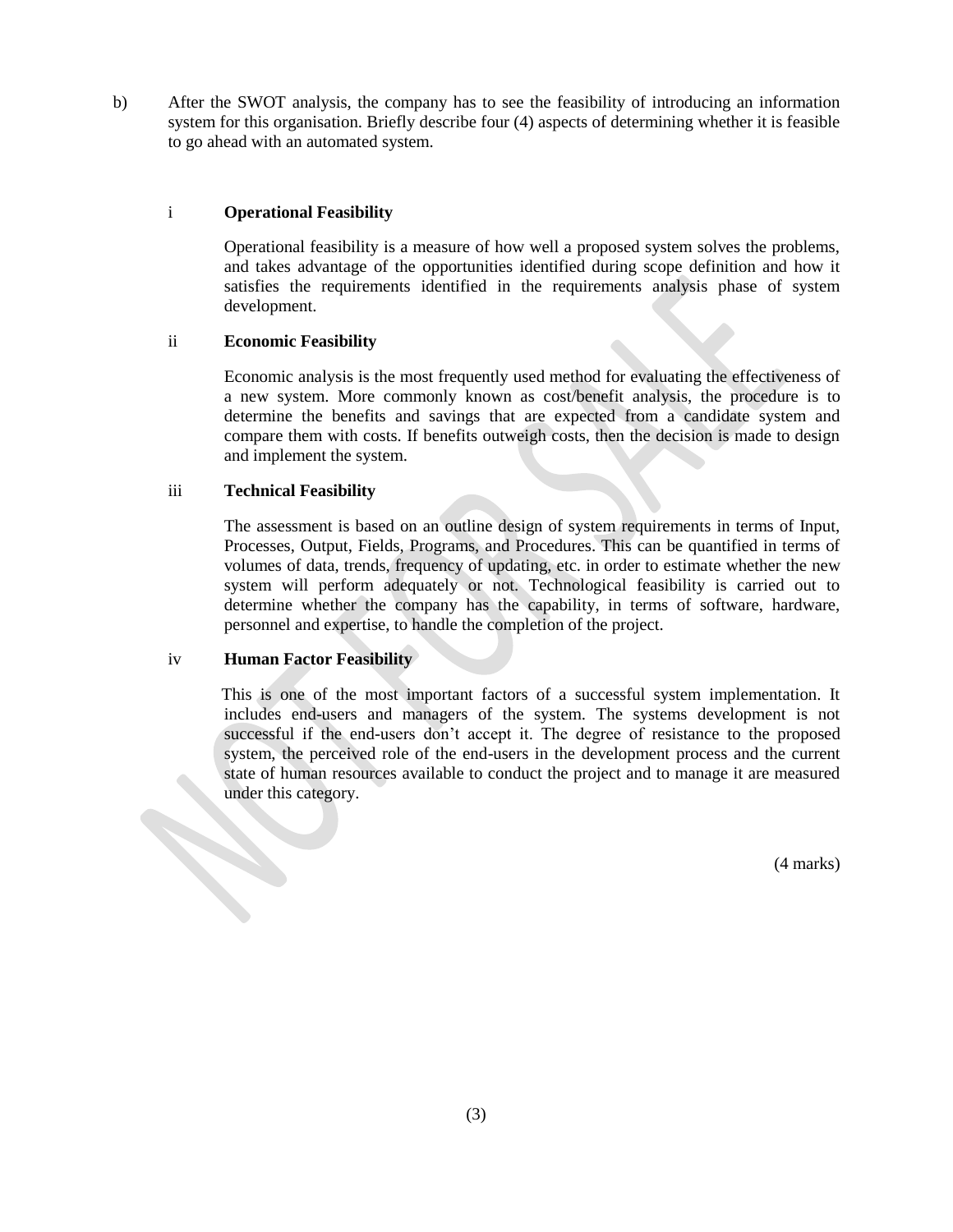- c) After the feasibility study, If they decide to go ahead with the internal development of software, out of the approaches they can consider, briefly describe four (4) "software development process models'. (Drawing models is not necessary)
- **Waterfall Model**



The [Waterfall model](http://en.wikipedia.org/wiki/Waterfall_model) is a sequential development approach, in which development is seen as flowing steadily downwards (like a waterfall) through the phases of requirements analysis, design, implementation, testing (validation), integration, and maintenance.

**Prototyping Model**

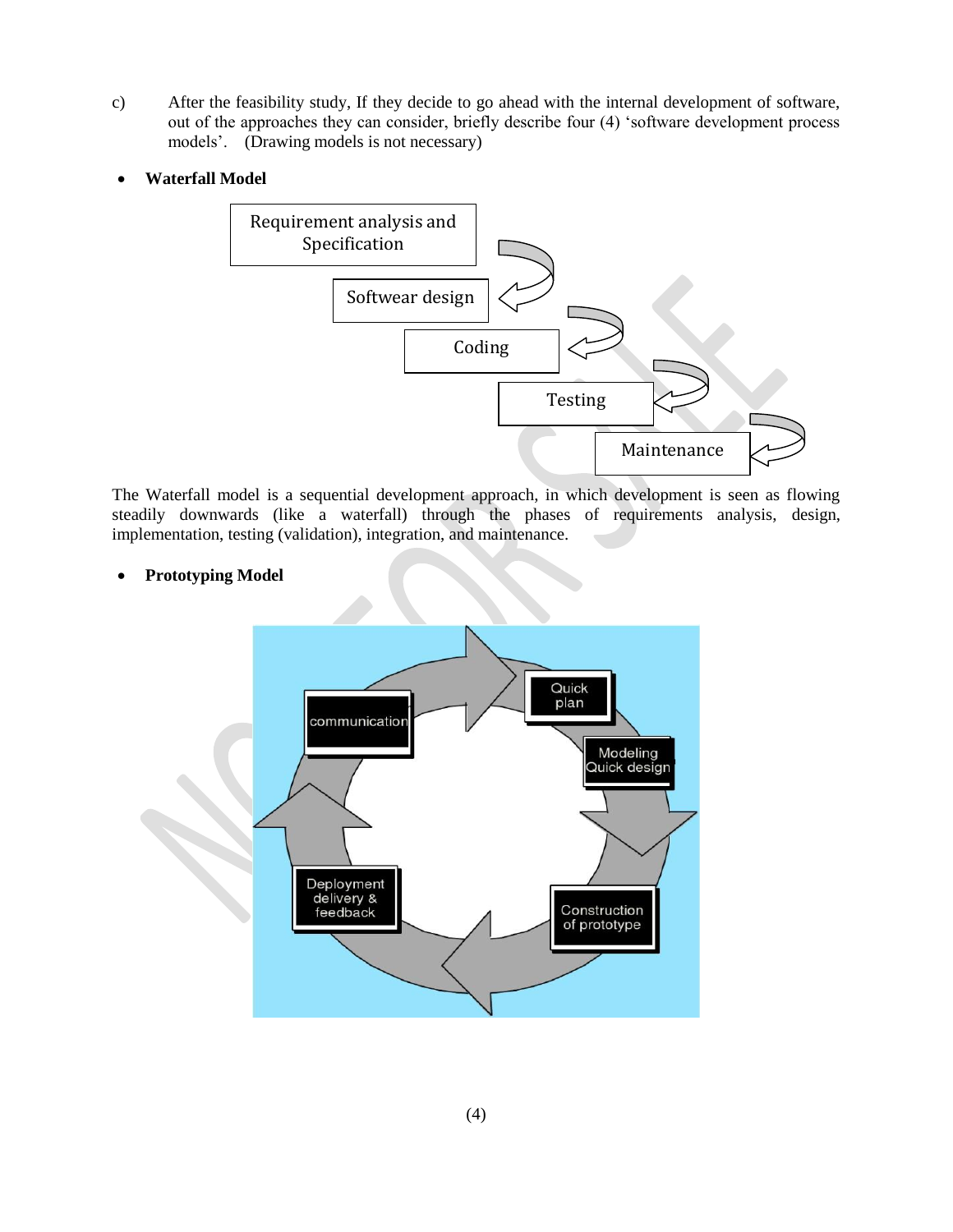Software prototyping, is the development approach of activities during software development, the creation of prototypes, i.e., incomplete versions of the software program being developed. The basic principles are:

- Attempts to reduce inherent project risk by breaking a project into smaller segments and providing more ease-of-change during the development process.
- User is involved throughout the development process, which increases the likelihood of user acceptance of the final implementation.

#### **Spiral Model**

The spiral model is a software development process combining elements of both design and prototyping-in-stages, in an effort to combine advantages of top-down and bottom-up concepts. It is a meta-model, a model that can be used by other models.

The basic principle is:

Focus is on risk assessment and on minimizing project risk by breaking a project into smaller segments.

**Rapid Application Development Model**

Rapid application development (RAD) is a software development methodology, which involves iterative development and the construction of prototypes.

Key objective is for fast development and delivery of a high quality system at a relatively low investment cost.

Aims to produce high quality systems quickly, primarily via iterative Prototyping (at any stage of development), active user involvement, and computerized development tools. These tools may include Graphical User Interface (GUI) builders, Computer Aided Software Engineering (CASE) tools, Database Management Systems (DBMS), fourth-generation programming languages, code generators, and object-oriented techniques.

#### **End User development model**

End user development model is used to develop the Information systems by end-users with little or no formal assistance from technical specialists.

Advantages of end-user development

- o Faster design and implementation cycle
- o More acceptable to users
- o Reduces communications problems between users and information systems
- o Encourages innovation and creative solutions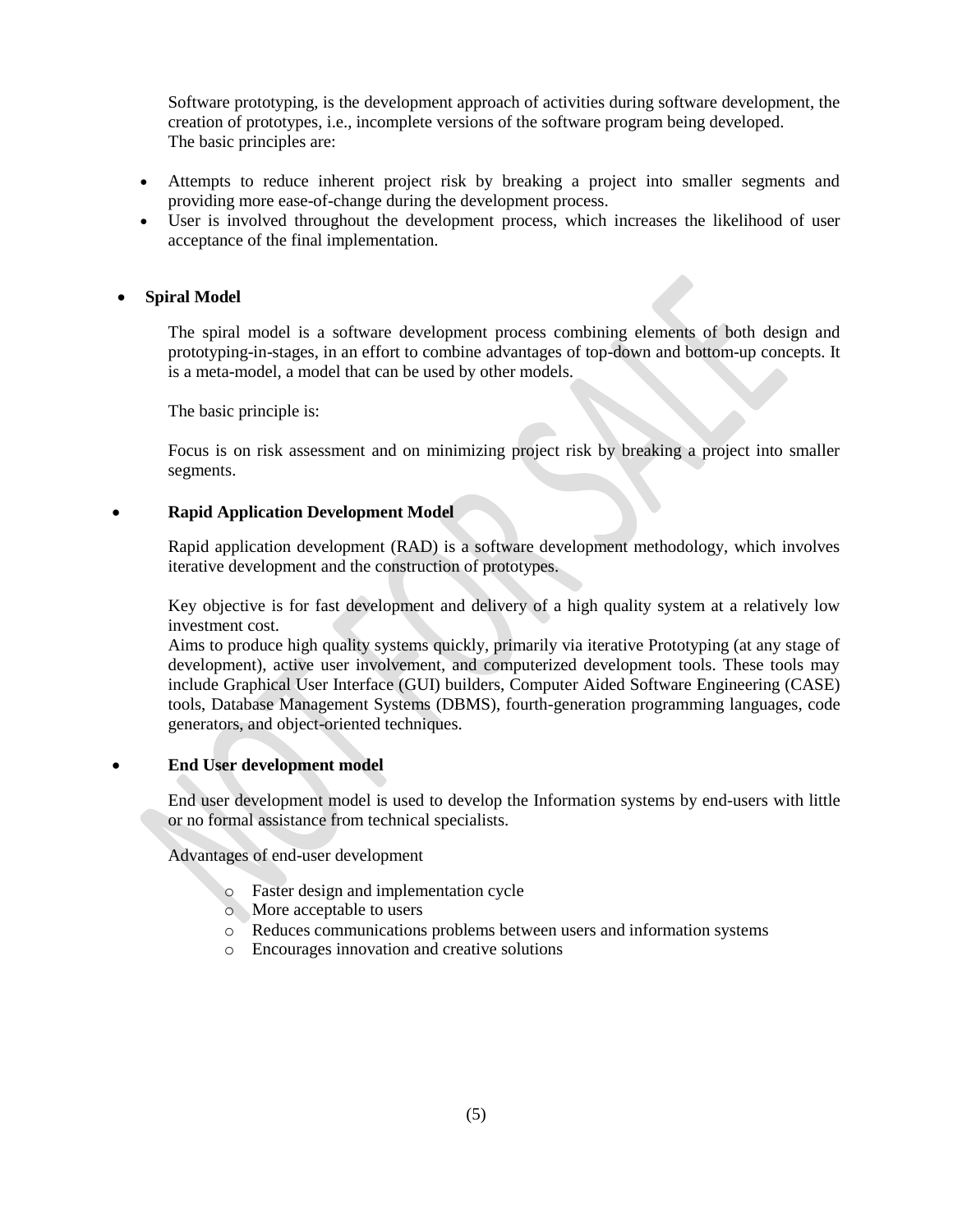#### **Agile Process**

Agile software development is a group of software development methods based on iterative and incremental development, where requirements and solutions evolve through collaboration between self-organizing cross-functional teams. It promotes adaptive planning, evolutionary development and delivery, a time-boxed iterative approach, and encourages rapid and flexible response to change.

#### **Incremental development**

Incremental development is at the heart of a cyclic software development process developed in response to the weaknesses of the waterfall model. It starts with an initial planning and ends with deployment with the cyclic interactions in between.

Iterative and incremental development are essential parts of the Rational Unified Process, Extreme Programming and generally the various agile software development frame works.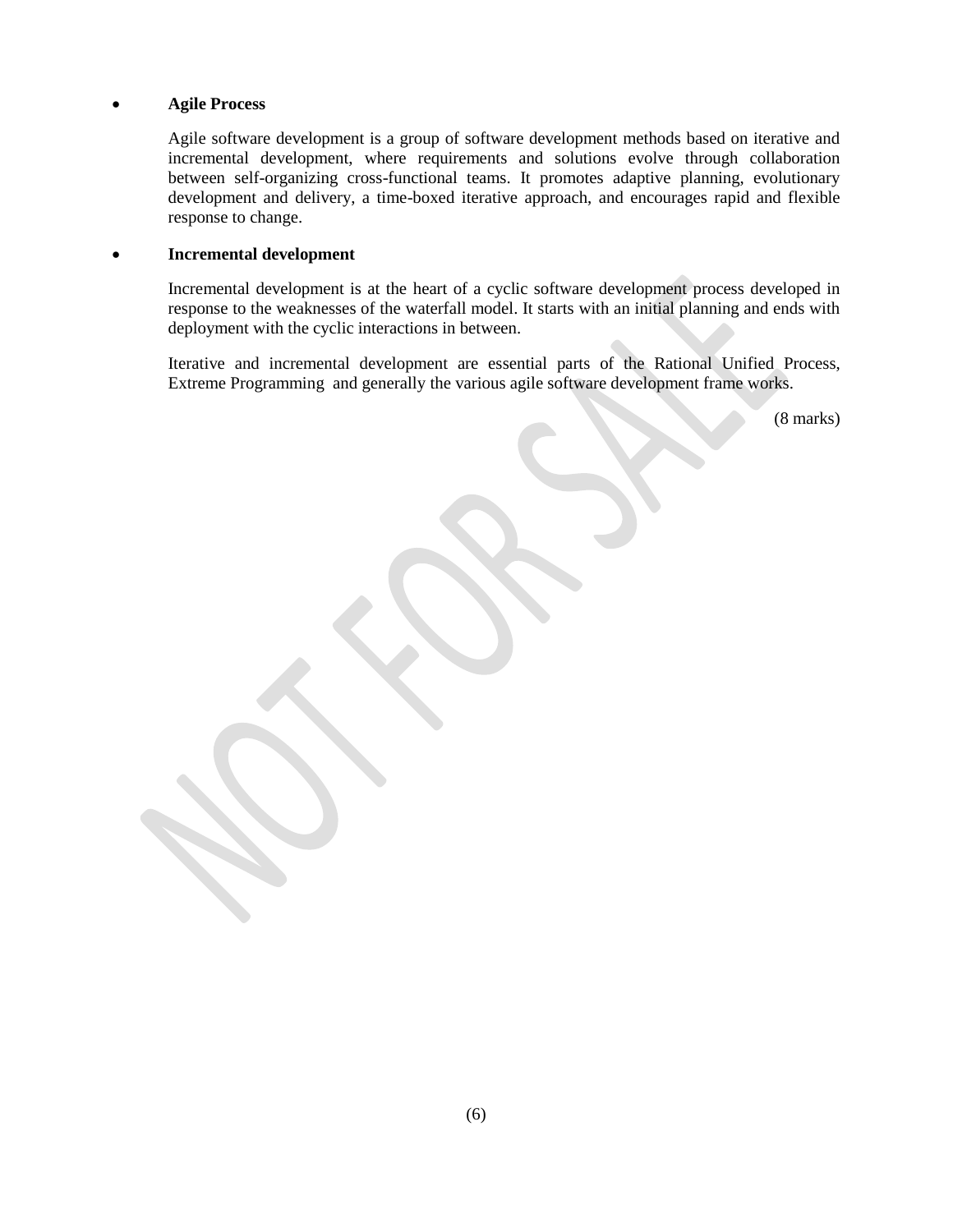a) There are many eBusiness Models that are used to enhance business online. This business is considering the following models to go online. Briefly describe the following eBusiness Models and select the most suitable model for the company "Sangeeth" for their business.

#### **i. Brokerage Model**

Brokers are market-makers: they bring buyers and sellers together and facilitate transactions. Brokers play a frequent role in business-to-business (B2B), business-toconsumer (B2C), or consumer-to-consumer (C2C) markets. Usually a broker charges a fee or commission for each transaction it enables. The formula for fees can vary.

#### **ii. Advertising Model**

The web advertising model is an extension of the traditional media broadcast model. The broadcaster, in this case, a web site, provides content (usually, but not necessarily, for free) and services (like email, IM, blogs) mixed with advertising messages in the form of banner ads. The banner ads may be the major or sole source of revenue for the broadcaster. The broadcaster may be a content creator or a distributor of content created elsewhere. The advertising model works best when the volume of viewer traffic is large or highly specialized.

#### **iii. Merchant Model**

Wholesalers and retailers of goods and services. Sales may be made based on list prices or through auction.

#### o **Most suitable model would be a Merchant Mode**

(7 marks)

b) "Sangeeth" has to develop an Information System in order to manage their growing branch network and global expansions. They have to follow a formal Information System Development Process. Briefly describe the phases that the company has to go through in the systems development.

Information System Development Process is the process of developing information systems through investigation, analysis, design, implementation, and maintenance. It represents a systems approach to problem solving.

#### **1. Investigation :**

#### **[Includes Initial Idea + Feasibility study stages]**

The objective of phase1 is to conduct a preliminary analysis, propose alternative solutions, describe costs and benefits and submit a preliminary plan with recommendations.

Conduct the preliminary analysis: in this step, you need to find out the organization's objectives and the nature and scope of the problem under study. Even if a problem refers only to a small segment of the organization itself then you need to find out what the objectives of the organization itself are. Then you need to see how the problem being studied fits in with them.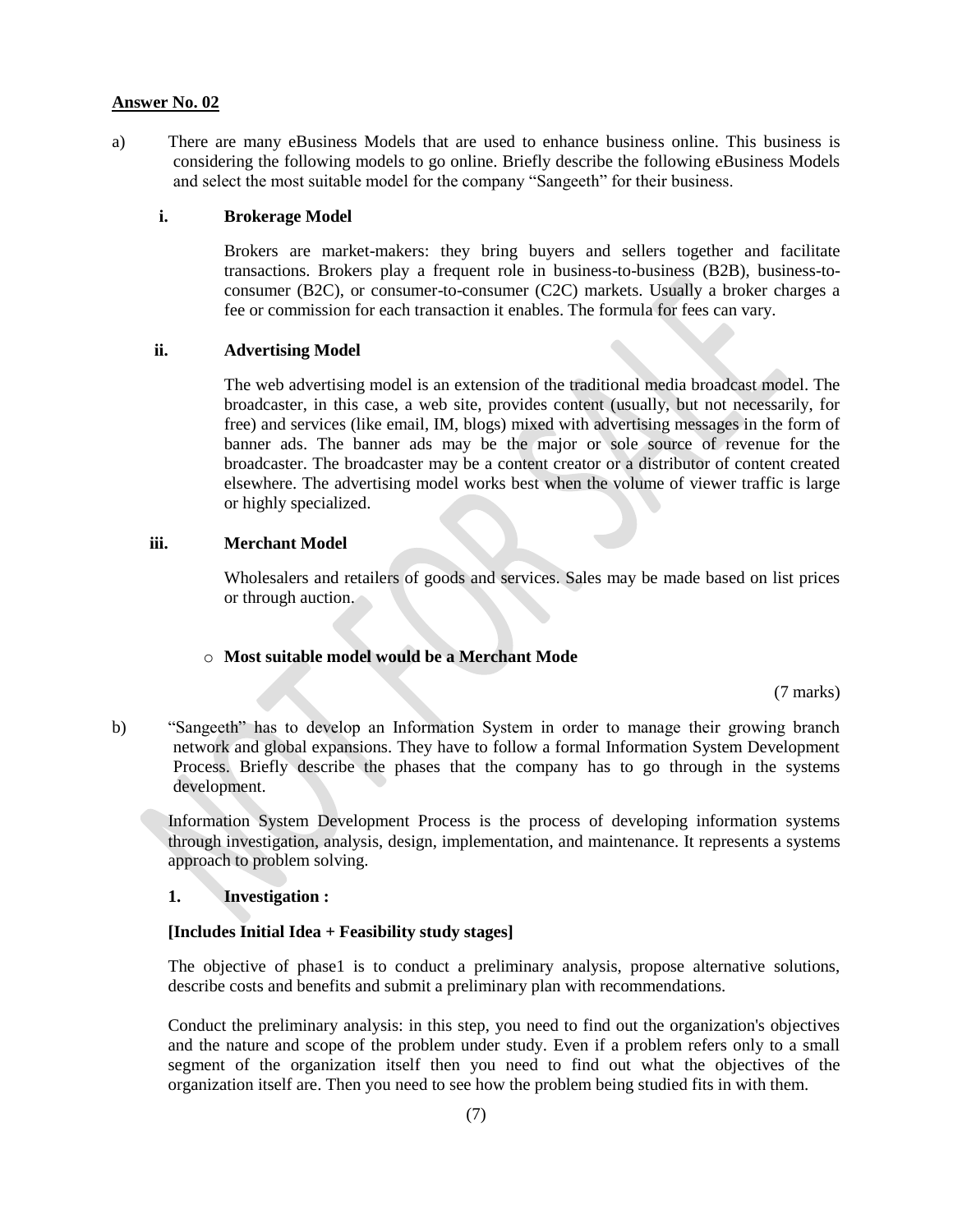Propose alternative solutions: In digging into the organization's objectives and specific problems, you may have already covered some solutions. Alternate proposals may come from interviewing employees, clients, suppliers, and/or consultants. You can also study what competitors are doing. With this data, you will have three choices: leave the system as is, improve it, or develop a new system. Describe the costs and benefits and conduct a feasibility study to see whether the organisation could handle the changes proposed to the system.

#### **2. Systems analysis**

#### **[Includes Requirement Analysis + system Analysis]**

Systems Analysis is an in depth analysis of end user requirements. There are 3 main areas of systems analysis:

- o Organisational requirements,
- o functional requirements and
- o present system

#### **3. Design**

#### **[Includes Specification + System Design]**

In systems design the design functions and operations are described in detail, including screen layouts, business rules, process diagrams and other documentation. The output of this stage will describe the new system as a collection of modules or subsystems.

The design stage takes as its initial input the requirements identified in the approved requirements document. For each requirement, a set of one or more design elements will be produced as a result of interviews, workshops, and/or prototype efforts.

Design elements describe the desired software features in detail, and generally include functional hierarchy diagrams, screen layout diagrams, tables of business rules, business process diagrams, pseudo code, and a complete entity-relationship diagram with a full data dictionary.

There are three main activities conducted in this stage; User interface design, data design and process design.

#### **4. Implementation**

#### **[Includes Development + Testing and Implementation]**

This phase involves the following activities:

- o Acquisition of hardware and software
- o Systems testing
- o End user training
- o Systems documentation
- o Conversion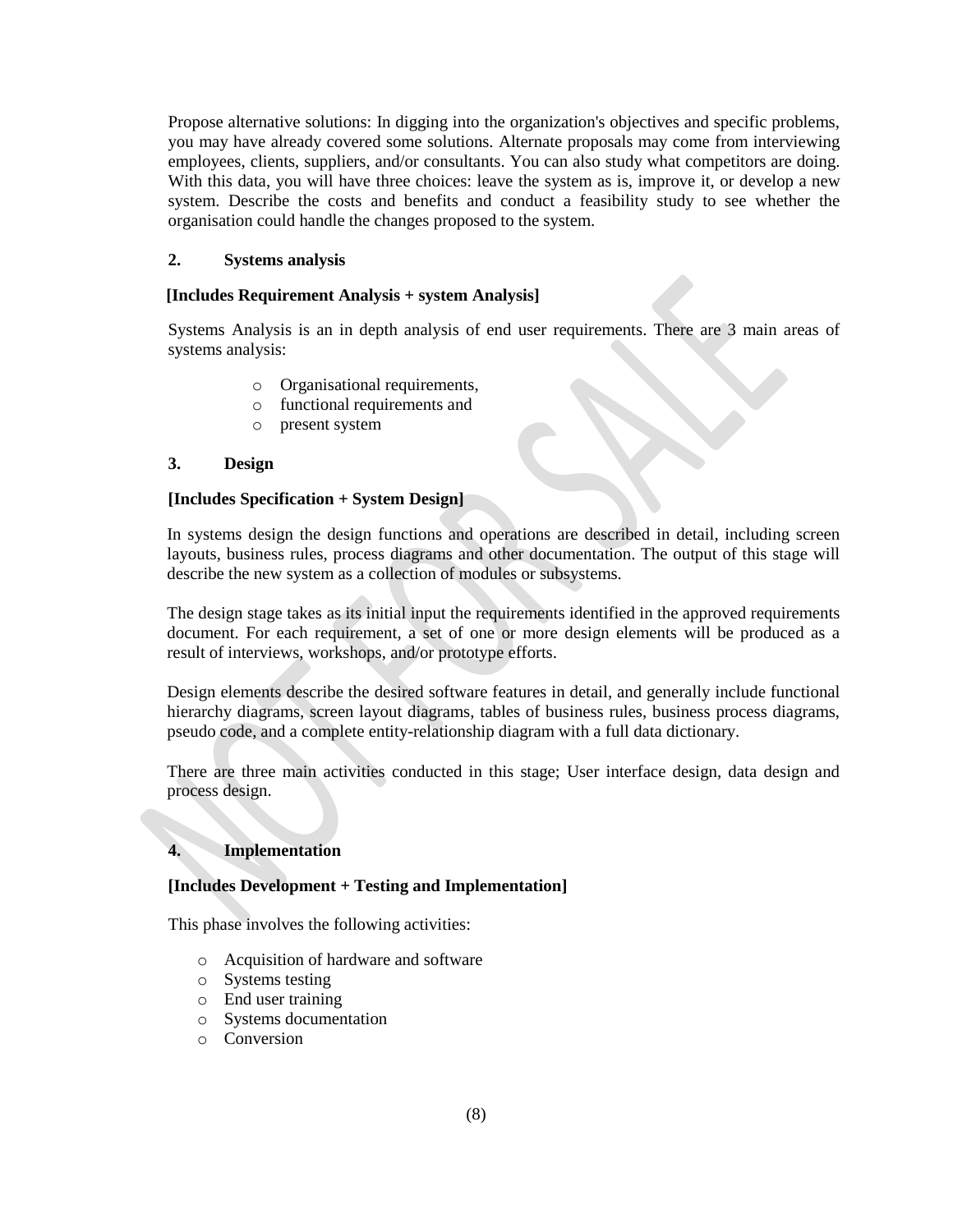#### **5. Maintenance**

#### **[Includes Review + Maintenance]**

Once the fully implemented system is being used by the users, the maintenance function begins. Systems maintenance is the monitoring, evaluating and modifying of operational information systems to make desirable or necessary improvements. Maintenance stage finds , Failures and problems that arises in operation of the system, make sure that the newly implemented system meets the goals and objectives of the IS planned, identifies modifications needed to the system to make it achieve the company"s business objectives.

(10 marks)

c) After deciding to go online, the management was looking at electronic payment methods if there is a necessity to pay online. Briefly describe 3 electronic payment methods.

#### **Credit card**

A credit card is a payment card issued to users as a system of payment. It allows the cardholder to pay for goods and services based on the holder's promise to pay for them. The issuer of the card creates a revolving account and grants a line of credit to the consumer (or the user) from which the user can borrow money for payment to a merchant or as a cash advance to the user.

#### **Digital wallet**

A digital wallet functions much like a physical wallet. The digital wallet was first conceived as a method of storing various forms of electronic money (e-cash), but with little popularity of such ecash services, the digital wallet has evolved into a service that provides internet users with a convenient way to store and use online shopping information.

The term "digital wallet" is also increasingly being used to describe mobile phones, especially smartphones, that store an individual's credentials and utilize wireless technologies. An individual's bank account is usually linked to the digital wallet.

#### **Digital Cash**

Digital cash can be used for micro payments as well as large payments. Digital cash is currency represented in electronic form. Users are supplied with client software and can exchange money with another e-cash user over the internet or with a retailer accepting e-cash.

#### **Web based peer-to-peer payment systems**

Here, the party who sends money uses his or her credit card and creates an account with the designated agent through its website. The recipient picks up the payment by visiting the website and supplying information about where to send the payment. Eg: Paypal.

> (3 marks) (Total 20 marks)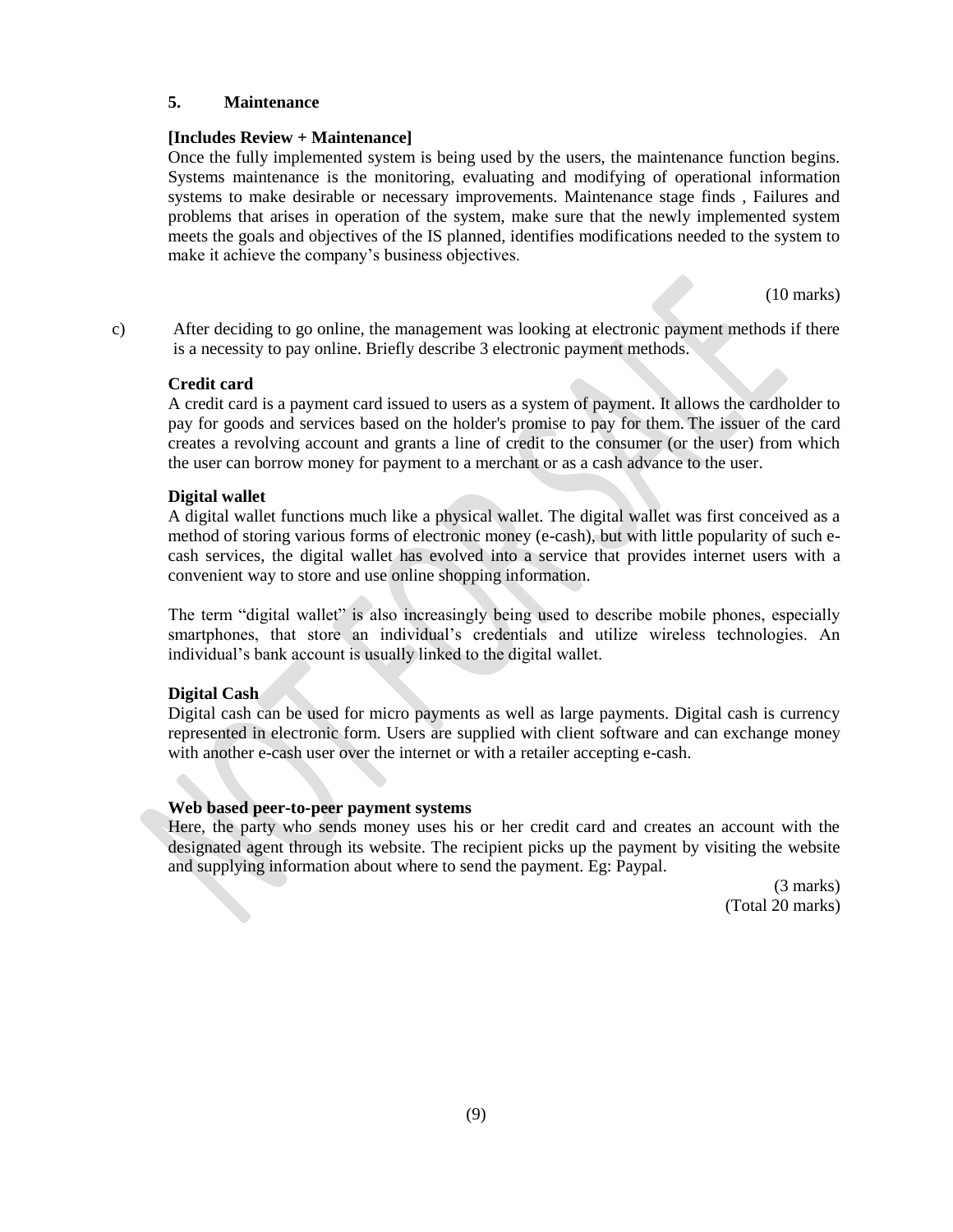### **PART B**

#### **Answer No. 03**

a) Information Systems are important for organisations to serve different levels of management and information requirements. Briefly describe four types of Information systems and their functionalities.

#### **TPS - Transaction Processing Systems**

As the name implies, Transaction Processing Systems ("TPS") are designed to process routine transactions efficiently and accurately. A business will have several (sometimes many) TPS; for example:

- Billing systems to send invoices to customers
- Systems to calculate the weekly and monthly payroll and tax payments
- Production and purchasing systems to calculate raw material requirements
- Stock control systems to process all movements into, within and out of the business

#### **MIS - Management Information Systems**

A management information system ("MIS") is mainly concerned with internal sources of information. MIS usually take data from the transaction processing systems (see below) and summarise it into a series of management reports.MIS reports tend to be used by middle management and operational supervisors.

**DSS - Decision-Support Systems Decision-support systems ("DSS") are specifically** designed to help management make decisions in situations where there is uncertainty about the possible outcomes of those decisions. DSS comprise tools and techniques to help gather relevant information and analyse the options and alternatives. DSS often involves use of complex spreadsheet and databases to create "what-if" models.

**ESS - An Executive Support System ("ESS")** is designed to help senior management make strategic decisions. It gathers, analyses and summarises the key internal and external information used in the business.

A good way to think about an ESS is to imagine the senior management team in an aircraft cockpit - with the instrument panel showing them the status of all the key business activities. ESS typically involve lots of data analysis and modelling tools such as "what-if" analysis to help strategic decision-making.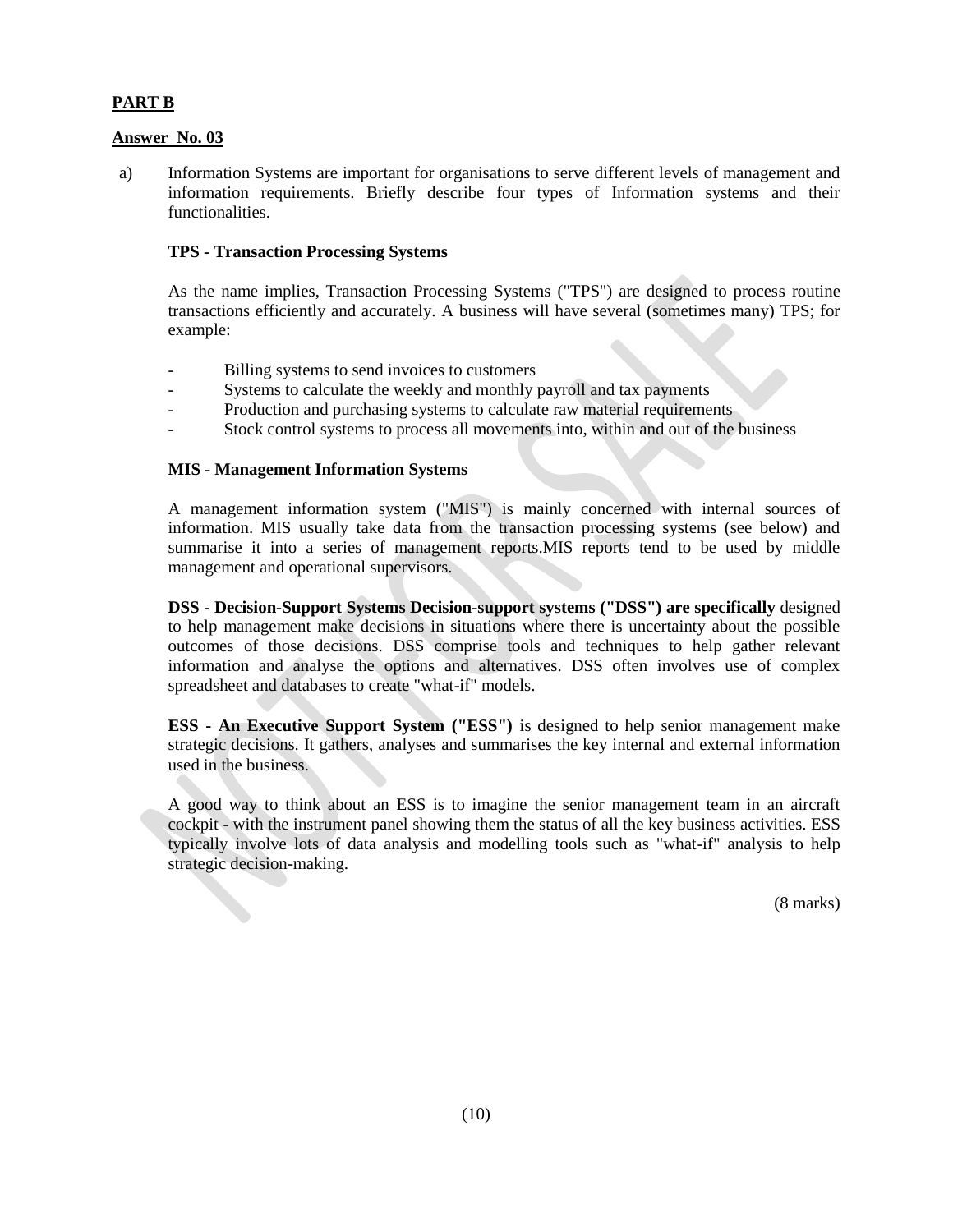b) Describe the advantages and disadvantages of eCommerce to Buyers and sellers.

# **Advantages and disadvantages to Buyers**

| <b>Advantages</b>                                    | <b>Disadvantages</b>                                                  |
|------------------------------------------------------|-----------------------------------------------------------------------|
| No checkout queues<br>$\bullet$                      | <b>Unable</b><br>products<br>to<br>examine<br>$\bullet$<br>personally |
| <b>Reduced Prices</b><br>$\bullet$                   | No internet access to some customers<br>$\bullet$                     |
| Shop from anywhere in the world<br>٠                 | Addictiveness<br>$\bullet$                                            |
| selection to cater for all<br>Wide<br>٠<br>customers | Credit card fraud<br>$\bullet$                                        |
| Easy access 24 hrs /7 days<br>٠                      | Stock unavailability<br>$\bullet$                                     |
|                                                      |                                                                       |

# **Advantages and disadvantages to Sellers**

| <b>Advantages</b>                                                                          | <b>Disadvantages</b>                                                                                           |
|--------------------------------------------------------------------------------------------|----------------------------------------------------------------------------------------------------------------|
| Increases market share<br>$\bullet$<br><b>Access to International Markets</b><br>$\bullet$ | Hardware software essential<br>and<br>costly                                                                   |
| Increase in productivity<br>$\bullet$                                                      | Distribution must be efficient                                                                                 |
| Greater economies of scale<br>$\bullet$                                                    | Website needs to be<br>updated<br>$\bullet$<br>constantly which leads to extra<br>training and upgrading costs |

(7 marks) (Total 15 marks)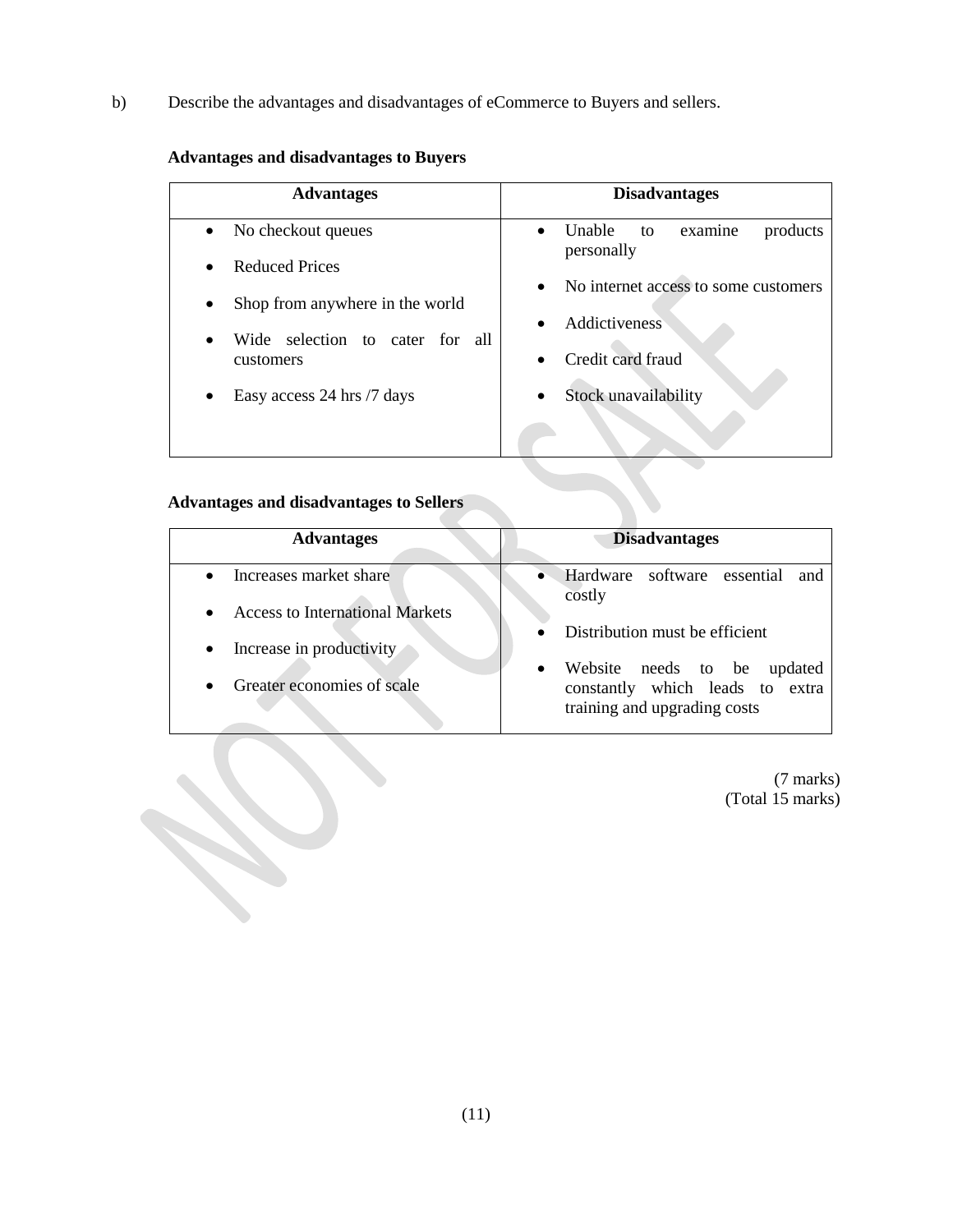There are three approaches viz.

- (i) Technical approach,
- (ii) Behavioural approach
- (iii) Socio-technical approach.

#### (i) **Technical approach**

The technical approach to a Information Systems (IS) emphasizes mathematically based models to study IS, as well as physical technology and formal capabilities of these systems. The disciplines that contribute to the technical approach are the computer science, management science and operation research.

Computer science is concern with establishing theories of computability, methods of computation, and methods of efficient data storage and access. Management science emphasizes the development of models for decision making and management practices. Operation research focuses on mathematical techniques for optimizing selected parameters of organizations, such as transportation, inventory control and transaction costs.

#### (ii) **Behavioural approach**

IS field is concern with behavioural issues that arises in the development and usage of IS in the long run. Issues such as strategic business integration, design, implementation, utilization and management cannot be explored usefully with the models used in the technical approach. The discipline that contribute to behavioural approach include sociology, psychology and economics.

Sociologists study IS with the aim of studying how groups and organizations shape the development of systems and also how systems affect individuals, groups, and organizations. Psychologist study IS with an interest to examine how human decision makers perceive and use formal information. Economists study IS with the objective of examining what impact system have on control and cost structures within firm and within markets.

The behavioural approach does not ignore technology aspect completely. Indeed iIS technology is often the stimulus for a behavioural problem or issue. The focus of this approach is not on technical solutions. Instead, it concentrated on changes in attitudes, management, organization policy, and behavior to provide solutions for the behavioural problems faced by the organizations.

#### (iii) **Socio-technical approach**

It is believed that neither the technical approach nor the behavioural approach alone effectively captures the reality of IS. The success and failures of IS are rarely all technical or all behavioural. If so what would be the solutions for organizations?

The answer is the adoption of socio-technical systems which help to avoid a purely technological approach to IS. Even though IT is rapidly declining in cost, and growing in power it does not solutions it does not necessarily or easily translate into productivity enhancement or bottom-line profits. The fact that a firm has recently installed an enterprise wide financial reporting system does not necessarily mean that it will be used or used effectively by employees due to behavioural issues of employees. Likewise the fact that a firm has recently introduced new business procedures and processes does not necessarily mean employees will be more productive in the absence of investments in the new IS, to enable those processes.

Therefore, when developing IS, focus should be made to both approaches, technical and behavioral.

(Total 15 marks)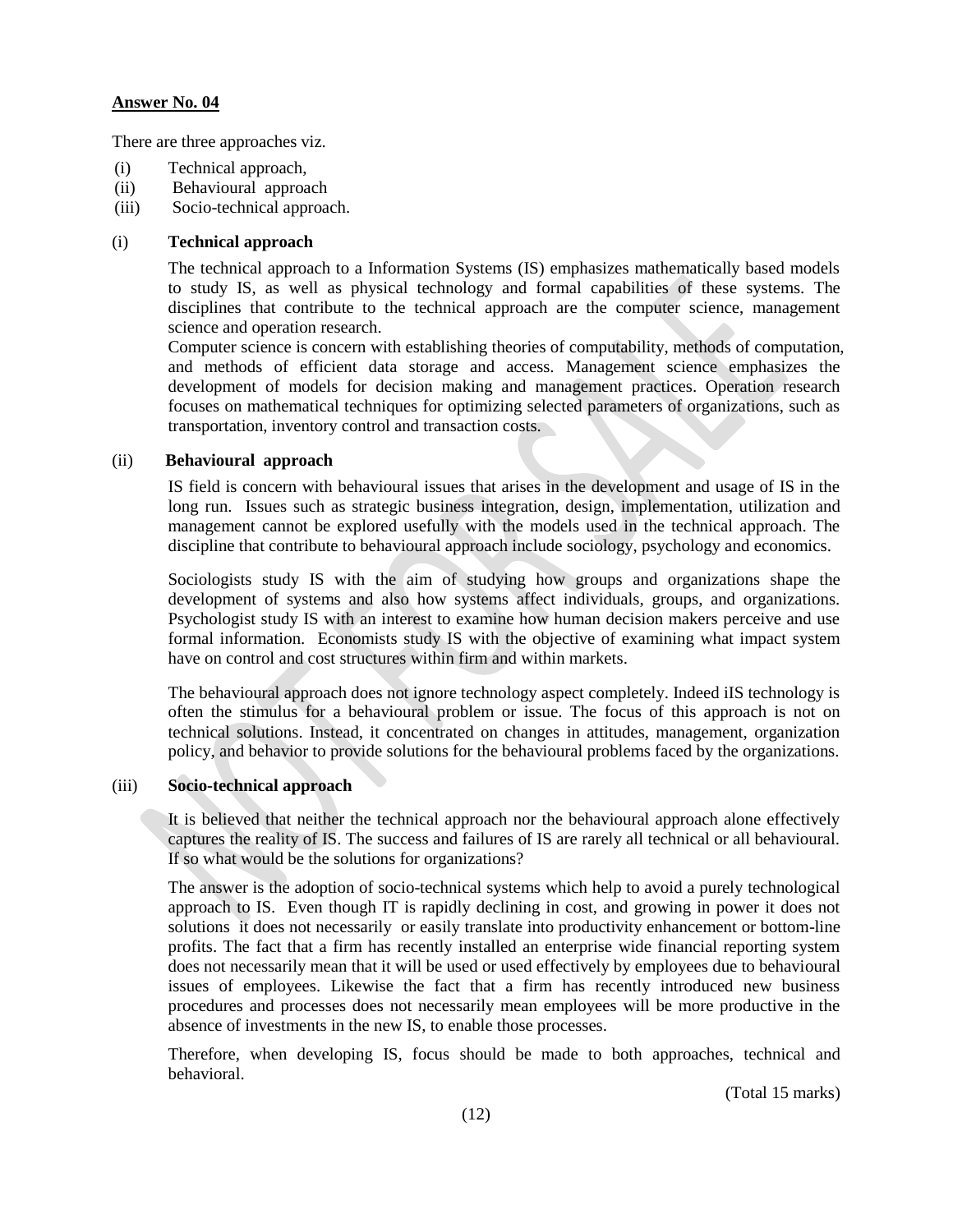- (a) A business organization needs information for its Planning, Controlling, Decision-making, Measuring Performances, and Improving specific areas.
	- i. Planning Proper planning needs variety of information such as available resources in the organization, market information, customer information etc.
	- ii. Controlling Information is required to determine whether the organization is moving as planned. If the organization does not achieve what it expected, corrective actions are taken based on information.
	- iii. Decision-making Effective decisions are based on good information. There are a variety of characteristics such as accuracy, timeliness, relevance etc of good information.
	- iv. Measuring Performance Performance measurement of organizations as well as its employees is very vital. Variety of information is used as the main way of measuring performance.
	- v. Improving specific areas Timely and accurate information help decision making to help improve specific areas.

(10 marks)

- (b) The two main type of source of data and information:
	- (i) Internal Information (Data)
	- (ii) External Information (Data)

(1 mark)

(c) (i) Internal Information (Data) – Internal information is generated within the organization, related to its business. These could be about the financial, production processes, materials, employees, management issues, logistics etc,

Managers at various levels, specially at Middle, Operational levels can use these information to detect issues / improve business activities within the company.

 (ii) External Information (Data) – The information obtained from outside to the business. The organization should be aware of the changes in the related environment. These may be related to competitors, customers, suppliers, markets, legal issues, taxes, government rules etc. There may be new processes/ inventions emerging for production, business etc.

Mostly strategic level managers can use this information to focus the company strategies / face the external challenges to the company. (4 marks)

(Total 15 marks)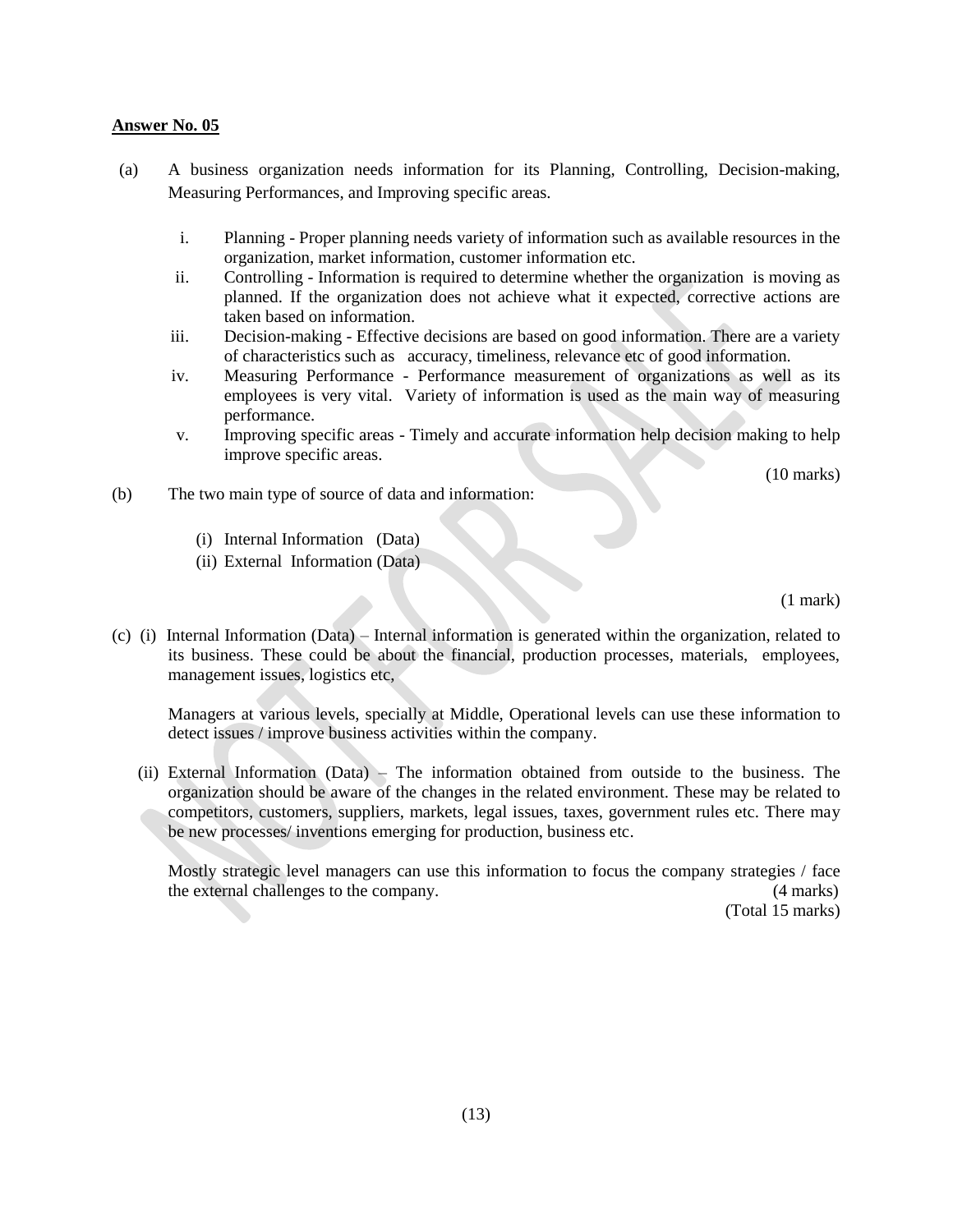(a) Every computer has to communicate to the outside world through an Output Medium or media. The computer system will have a target group to communicate with. Depending on this group, Output media has to be selected. The common media are Paper with text, graphs and diagrams, images, VDU with text and images, Voice -audio, transmission out – Mails to another computer or to a mobile phone, dispensing a material including cash.

The economic scale of the output is important. If in paper medium, if several copies like in a Bill is printed on large paper, very frequently, it s uneconomical- both spending time and paper, ink, power, human supervision, dispatch and others which leads to high cost and waste. If VDU are used the size of the screen is important. For a large crowd a projector (Multimedia) may be required. For blind persons, paper or VDU are not appropriate but a voice system should be used. Some outputs may not require displays immediately . The Output may be recorded into a suitable intermediate media such as a CD ROM (DVD), a pen-drive, to be used at a later time.

Some outputs may be an Alarm, Audio or Light illumination. Perhaps invoking a recorded Message across a wide area.

Some output may warrant human intervention leading to another input or change in process, for system continuation.

(7 marks)

(b) Factors to be considered for selecting a Printer.

There are several type of printers and proper selection is very critical today. A wrong selection can lead to waste of resources, not meeting the objective and increased cost to the services.

Broadly, printers can be classified as Line Printers, Dot-Matrix Printers, Laser Printers, Inkjet Printers, Thermal Printers, Plotters and Screen Printers. The Cost, User environment and the purpose, Quality, quantity and size of Output required and the timeliness (Speed), stand alone or Networked are the major factors to be considered in selecting a Printer for jobs. Printing may be required on special surfaces other than paper.

- User Cost Hardware, paper, ink, ribbon, toner, electricity
- $\bullet$  User environment Single user or multiple users, noisy / quite place, chemical fumes, dust
- Quality of the output
- Printable Size of paper etc
- Quantity and size of the output
- Speed timeliness
- Stand alone or Networked
- Surface nature of printing medium and shape
- $\bullet$  Black & white or Colour ink

(8 marks) (Total 15 marks)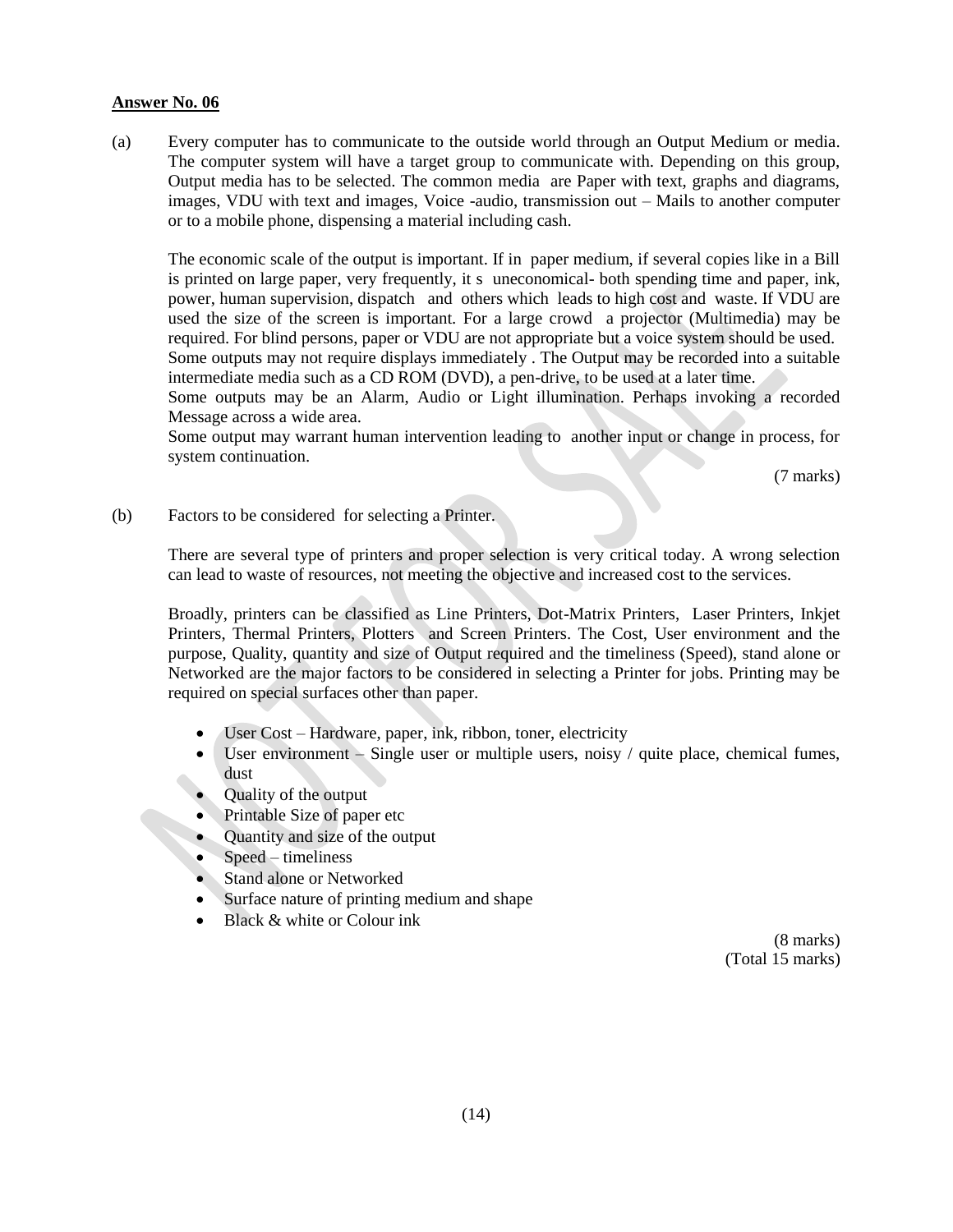(a) Majority of accounting software packages have been developed modular wise. Different vendors will use different names for these modules and the purchaser company can select their version including most of these modules on a variable cost basis.

Basically the Accounting package to be purchased should be supportive of day-to–day work of the company, without duplicating data entry etc. Most processes should be automatic.

Depending on the business of the company, different modules dealing with different areas of accounting can be integrated.

It is possible to identify the Core Modules and Non-Core area Modules separately, of the package needed.

Usually the Core Modules should include :

- Accounts Receivable where the company enters money received
- Accounts Payable- where the company enters its bills and pays money it owes
- General Ledger the company's book
- Billing- Where the company produces invoices to clients/ customers
- Stock/Inventory Where the company keeps control of the inventory
- Purchase order where the company orders inventory
- Sales Order- where the company records customer orders for the supply of inventory
- Cash Book where the company records the collection and payments.

In the evaluation, the availability and dependability of the essential core modules has to be ascertained.

Thereafter, the desirable Non-Core Modules which can produce additional facilities can be evaluated. Some non-core modules can be:

- Debt Collection where the company tracks attempts to collect overdue bills
- Electronic payment processing use modern banking methods for payments
- Expense where employee business related expenses are entered
- Inquiries where the company look up information on screen without any edits
- Payroll where the company tracks salary, wages, and related taxes
- Reports where the company printouts data
- Time sheets- where the professionals record time worked to bill clients
- Purchase requisitions where purchase orders are made, approved and tracked.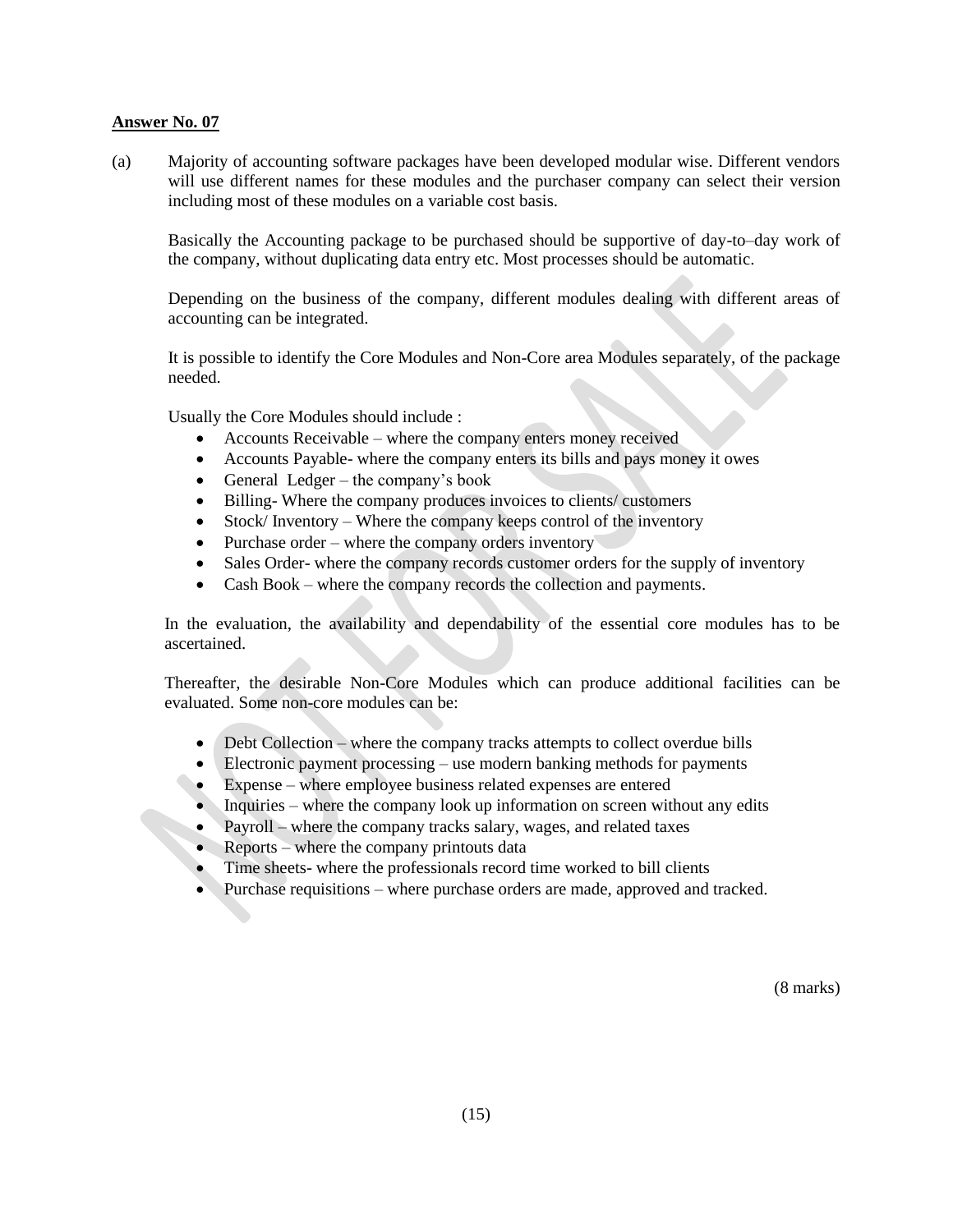- (b) Main advantages are:
	- Each transaction needs to be entered only once. As Integrated ledger system all relevant entries will get recorded in to different accounts etc
	- Speed Data entry onto computer is easy through formatted VDU screens more quickly than the manual system
	- Automatic document production- fast and accurate invoices, credit notes, purchase orders, printing statements, payroll are done automatically
	- Accuracy Very much accurate than manual systems because of built in check and balances
	- Up-to-date information Automatically up dated and balances are maintained
	- Availability of information Data is instantly available for different users, at the same time.
	- Management Information Reports can be easily produces for management for monitor and control the business easily
	- Legibility Screen and Printouts are clear and legible
	- Efficiency Better use of resources and time
	- Staff Motivation Staff feel more motivated to work on the System than the manual system
	- Cost saving Reduce staff time and reduce audit expenses with time.
	- Reduce frustration Management is on top of their accounts and reduce stress levels.
	- Ability to work with a multiple Currency system

(7 marks) (Total 15 marks)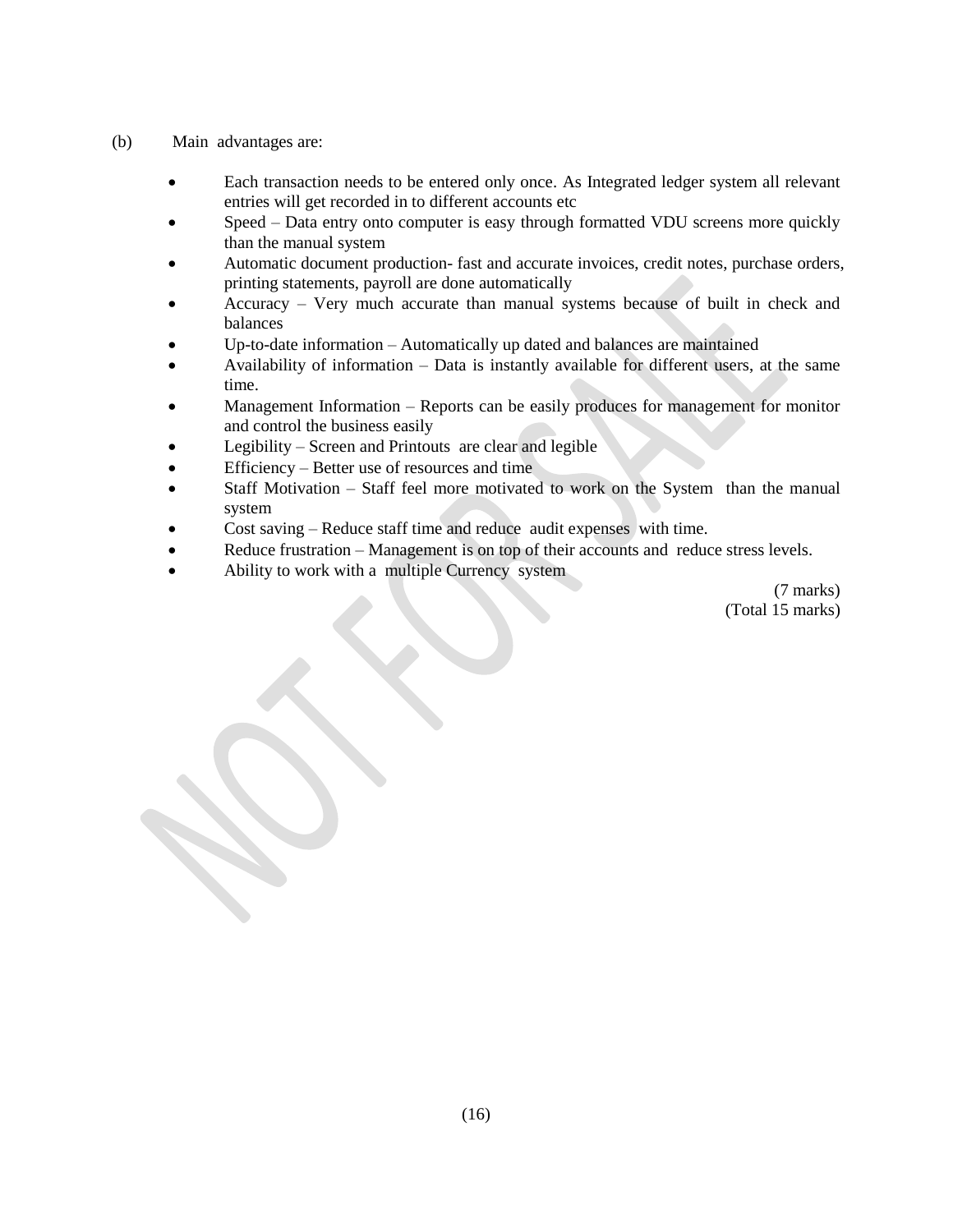(a) Disaster is an unexpected situation faced by the Information System where it cannot function in the normal way due to a hardware or software damage beyond self diagnosed /repair, which need external help to rectify matter,. There can be Natural Disasters and Manmade disasters.

(2 marks)

- (b) To maintain Business continuation after a disaster, the company should have had a well thought about Disaster Recovery Plan (DRP). Its stages / steps would be:
	- 1. Identify the scope and boundaries of Disaster Recovery Plan. Define the scope of DRP. It provides an idea for limitations and boundaries of plan. It also includes audit and risk analysis reports for institution"s assets.
	- 2. Carry out a Business Impact analysis (BIA). Identify the major financial losses /impact in the event of a Disaster
	- 3. Prepare action to recover from each disaster. The detailed actions to be laid down in the plan
	- 4. Get the approval for the DPR from the senior management. Convincing senior management to approve DRP is a key task.
	- 5. Each Business Unit need to understand its role in plan and support to maintain it. In case of disaster, each business unit has to be prepared for action. To recover and to protect the critical systems in the business units, it has to understand the plan and follow it accordingly. It is also important to maintain and help in the creation of a plan for each individual business unit.
	- 6. The DRP Project team must implement the plan. After approval from the management, plan should be maintained and implemented. Implementation tea should follow the guidelines, and procedures in the plan. The DRP Plan should be reviewed periodically and updated where necessary.

(8 marks)

- (c) Strategies used to recover the business data
	- Backups made to tape /removable disks and sent off-site at regular intervals.
	- Backups made to disk on-site and automatically copied to off-site disk or made directly to off-site disk.
	- Replication of data to an off-site location, which overcomes the need to restore the data.
	- **Prepare a high availability system which keep both data and system replicated off-site,** enabling continuous access to system and data.
	- With Wide Area Network Optimization Technology- improve disaster recovery and increase network response time.

(5 marks) (Total 15 marks)